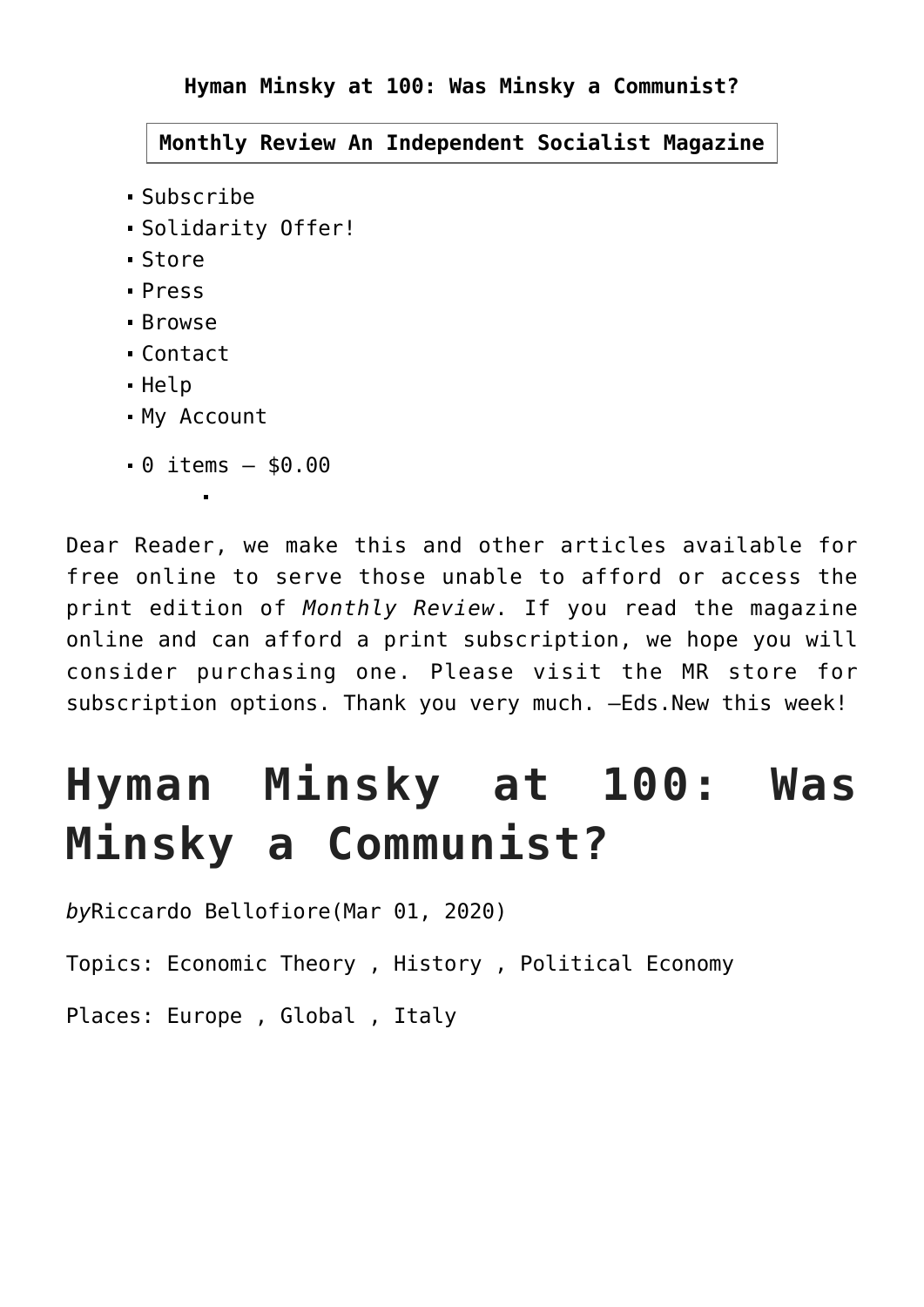

Hyman Minsky

Riccardo Bellofiore is a professor of economics at the University of Bergamo. He is the author and editor of multiple books, including *In Marx's Laboratory: Critical Interpretations of the "Grundrisse"* (Haymarket Books, 2014). He would like to thank John Bellamy Foster, Diana Minsky, and Alan Minsky for their help on this article.

This paper was presented in Bergamo in June 2019, in Palermo in October 2019, and in Milan in December 2019 in celebration of Minsky's 100th birthday. It was also presented in San Diego at the 2020 Allied Social Science Association meeting, in the session hosted by the Association for Evolutionary Economics and the American Economic Association on "Advancing the Progressive Ideal by Reshaping the Role of State and Market." The argument about the socialization of investment engages some points more fully developed in Bellofiore's "The Socialization of Investment, from Keynes to Minsky and Beyond," Working Paper 822, Levy Economics Institute, Bard College, Annandale-on-Hudson, NY, December 2014.

Since the Great Financial Crisis of 2007–09, Hyman Minsky (1919–96) has been widely recognized as one of the late twentieth century's most insightful economic theorists. As Thomas I. Palley wrote in Monthly Review in April 2010: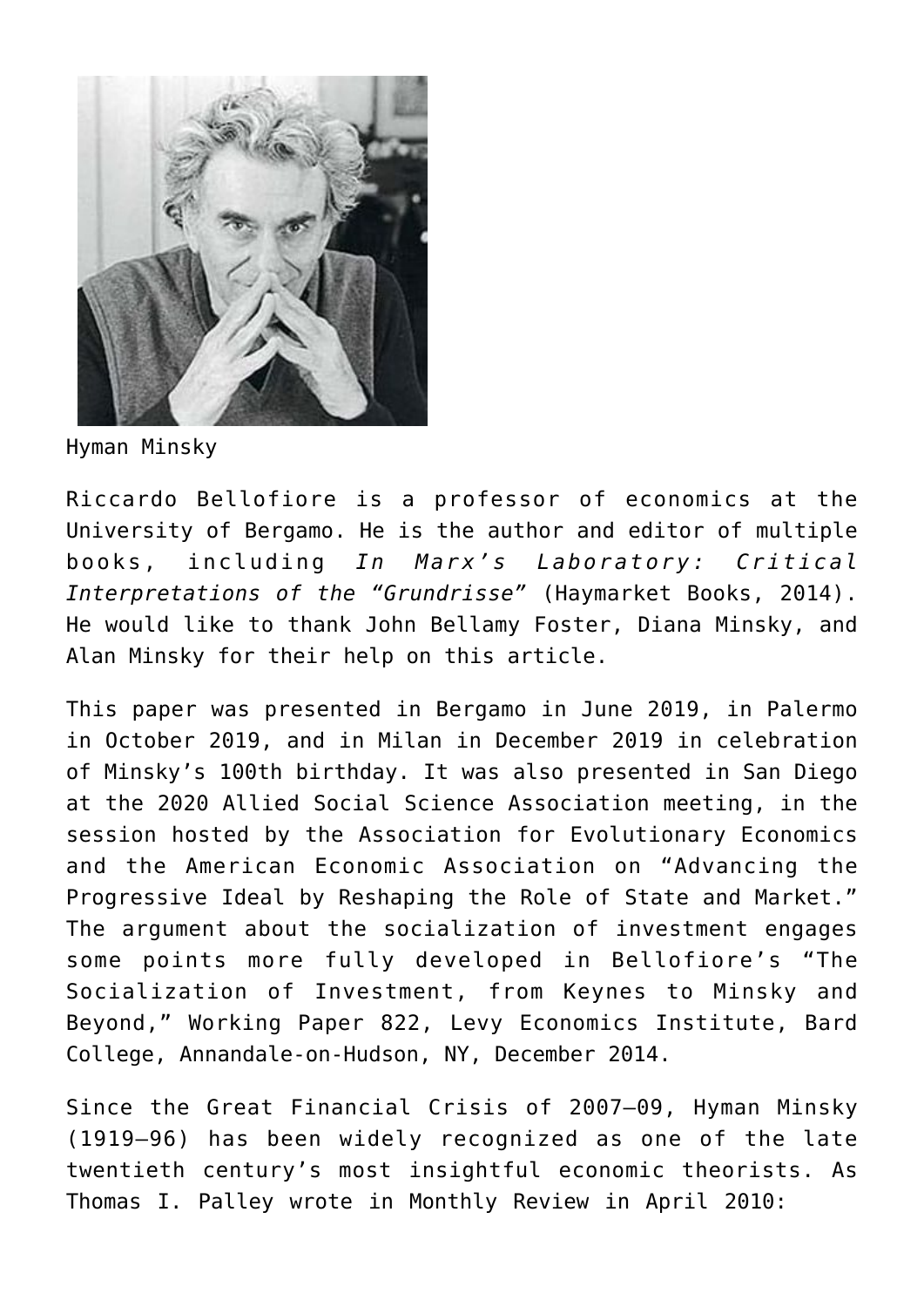*Aside from Keynes, no economist seems to have benefited so much from the financial crisis of 2007–08 as the late Hyman Minsky. The collapse of the sub-prime market in August 2007 has been widely labeled a "Minsky moment," and many view the subsequent implosion of the financial system and deep recession as confirming Minsky's "financial instability hypothesis" regarding economic crisis in capitalist economies. For instance, in August 2007, shortly after the sub-prime market collapse, the Wall Street Journal devoted a front-page story to Minsky.*

Nevertheless, if Minsky had still been alive at the time of the Great Financial Crisis, there would have been little likelihood that his new-found reputation would have resulted in his receiving the so-called Nobel Prize in Economics (the Bank of Sweden's Prize in Economic Sciences in Memory of Alfred Nobel) since he was a heterodox and socialist economist and thus an opponent of the dominant neoclassical orthodoxy. It is this topic of Minsky's heretical views and how these are related to the wider critique of capitalism that Riccardo Bellofiore addresses in the following article.

—The Editors

In 1976, Guido Carli left the Bank of Italy, of which he was the governor, after being appointed chairman of Confindustria. There, he refounded the Centro Studi di Confindustria (CSC), the research department of the Italian Industrial Association. Paolo Savona, who also came from the Bank of Italy, was the first director of the CSC. The think tank was open to international economists of various theoretical orientations, ranging from Monetarists to post-Keynesians. Thanks to the post-Keynesian economist Jan Kregel, who had been hired by the CSC, Hyman Minsky was invited as a visiting scholar starting in 1978. Through Michele Fratianni, who was on the Scientific Committee, Savona was in contact with the Swiss monetarist economist Karl Brunner. Savona and Fratianni encountered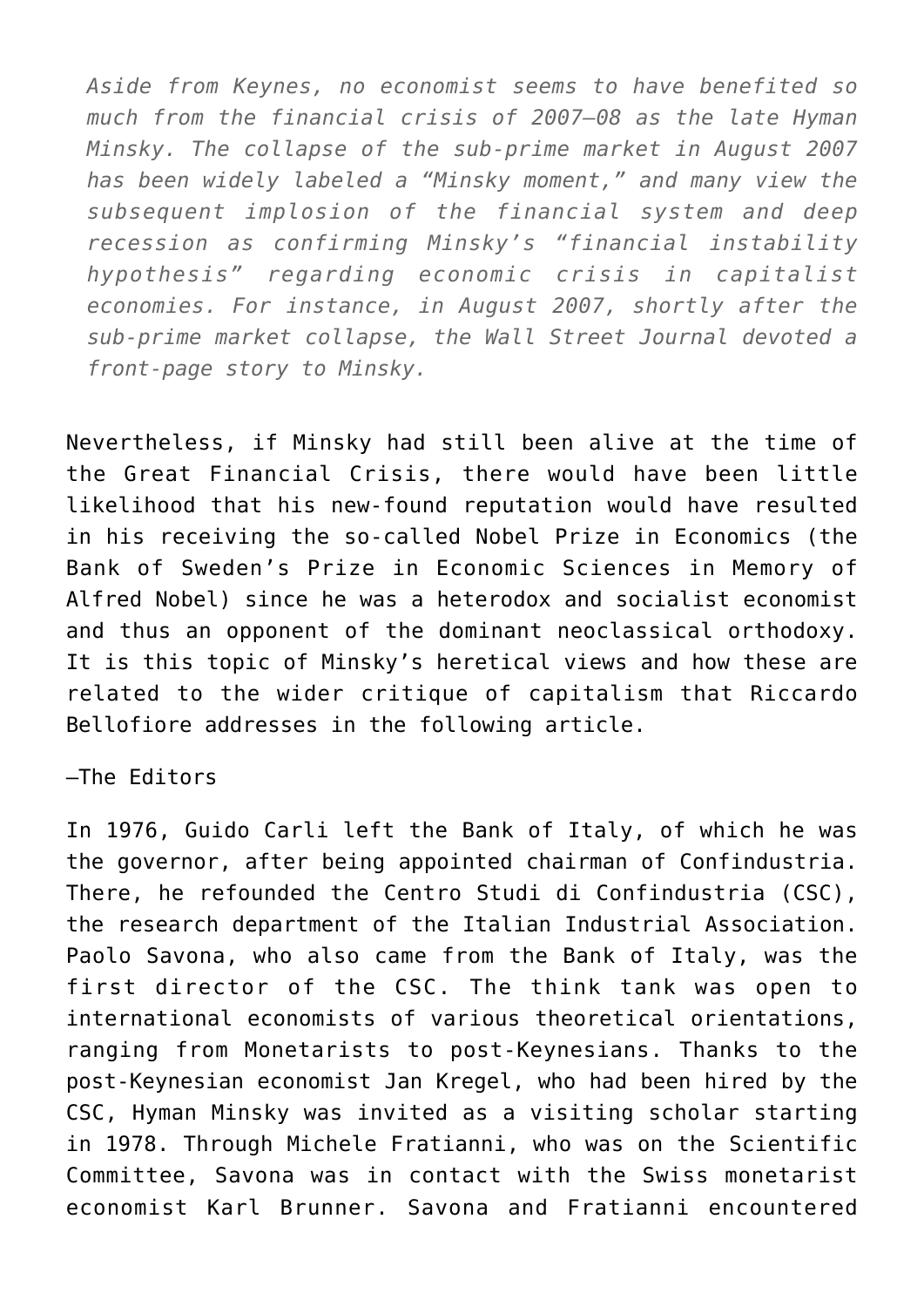Brunner at a Shadow Open Market Committee meeting at Rochester University. Brunner was furious about Minsky and complained that they "had brought home a communist." Carli and Savona were not very impressed. $<sup>1</sup>$  $<sup>1</sup>$  $<sup>1</sup>$ </sup>

But the question still stands: Was Minsky in fact a communist? Of course not. But, a century after his birth, it is useful to clarify often neglected aspects of his intellectual biography. His intellectual (and political) legacy has been constrained paradoxically by the very financial instability hypothesis on which his reputation stands, which is important but also limiting.

### **Beginnings**

Let us, then, start with his beginnings, which also formed the title of a paper Minsky wrote for the *BNL* [*Banco Nazionale del Lavoro*] *Quarterly Review*. [2](https://monthlyreview.org/2020/03/01/hyman-minsky-at-100-was-minsky-a-communist/#en2) The article, together with his entry on himself for Philip Arestis and Malcolm Sawyer's *Biographical Dictionary of Dissenting Economists*, is a treasure of details. $3$ 

A self-identified red diaper baby, Minsky was born in Chicago on September 23, 1919. Minsky's mother, Dora Zakon, was active in the trade unions, while his father, Sam, left his home country of Russia after the 1905 Revolution. The pair met at a gala of the Jewish section of the Socialist Party in Chicago to celebrate the centenary of Karl Marx's birth, which is why the centenary of Minsky's birth is one year after the bicentenary of Marx's. When he was in secondary school, the young Minsky followed the family tradition and was involved in the youth of the U.S. Socialist Party. Minsky enrolled in the University of Chicago as an undergraduate in September 1937 and four years later received his Bachelor of Science in mathematics. Minsky recalled never truly connecting with other students interested in economics, either at the University of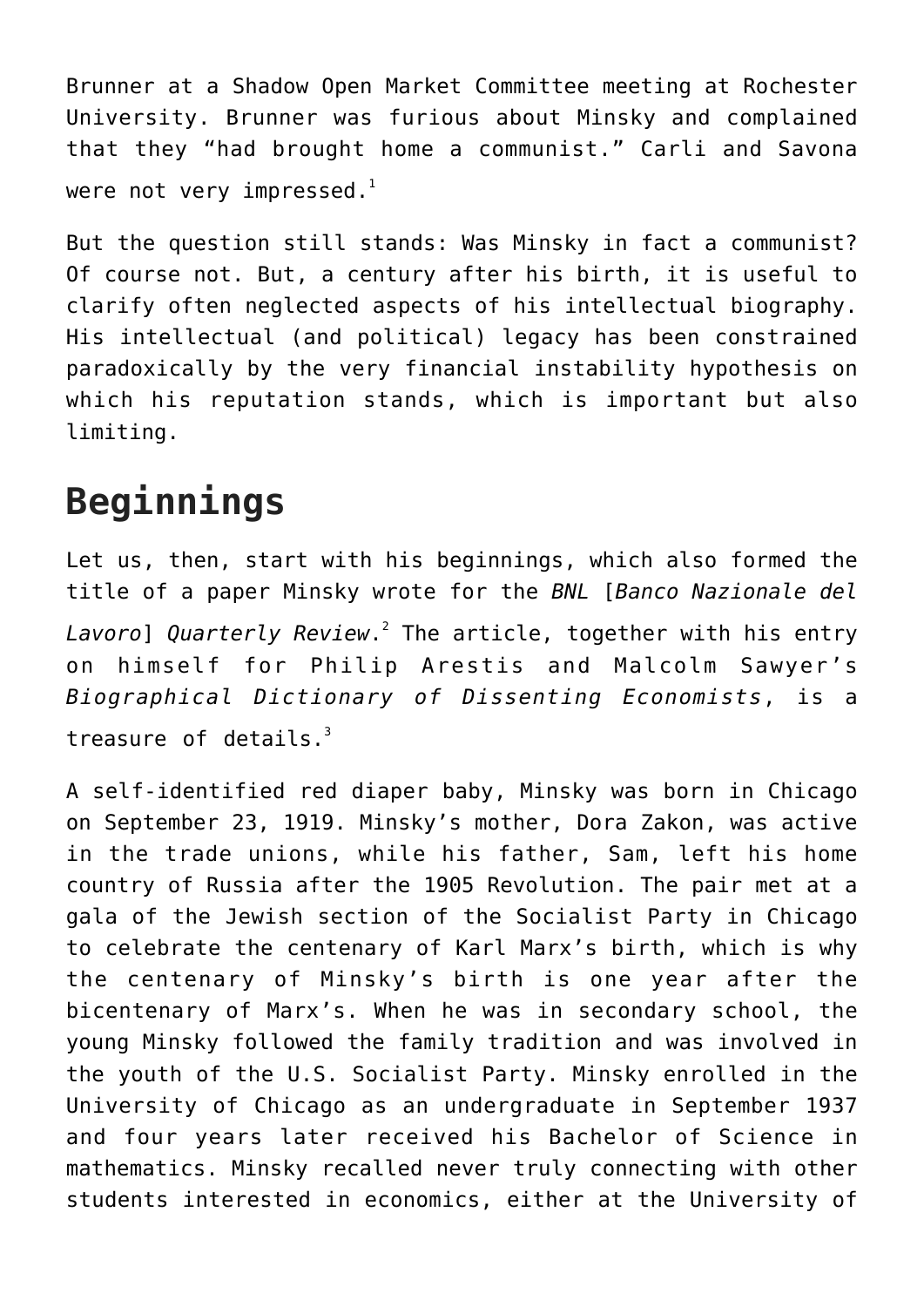Chicago or Harvard, where he attended graduate school, and his friends were mainly studying other disciplines. Despite this, the University of Chicago left its imprint of intellectual discipline and stimulation, hard work, great discussions, and political involvement. In fact, he ultimately attributed the decision to study economics after 1939, abandoning his original intention to specialize in mathematics and physics, to the development of his social and political interests and commitments at the time.

The decision was also hugely influenced by a short course on the Socialist Party by the Polish economist Oskar Lange. For Lange, who focused on the economic theories of socialism, (decentralized) socialism was thought to be a mechanism for making markets work. Not only did Lange teach a university course on John Maynard Keynes's *General Theory of Employment, Interest and Money* (a quite mechanical interpretation, Minsky commented), but he also taught classes on business cycle theories in which Marx (together with Keynes) was the main protagonist. Outside of the classroom, Minsky also remembered advice from Lange about how to dress and behave in the department: always compromise on conventions, never compromise on ideology—a lesson Minsky passed on to his pupils as well. Minsky fondly remembered other mentors and intellectual collaborators. Some were liberals and supported the free market, yet were in favor of a radical reform of capitalism, like Henry Simons. Others, like Paul Douglas, were liberals. An admirer of Robert Owen and Beatrice and Sidney Webb, Douglas became a friend of Minsky: "[He] viewed me as a 'clean' person on the left, one who was not 'tainted' with Leninism or Stalinism."

After he served in the U.S. army until late 1945 and worked for the U.S. military government in Berlin until August 1946, Minsky went to Harvard to conclude his graduate studies and begin his Doctor of Philosophy. His first advisor was Joseph Schumpeter, who died in 1950, and he finished his dissertation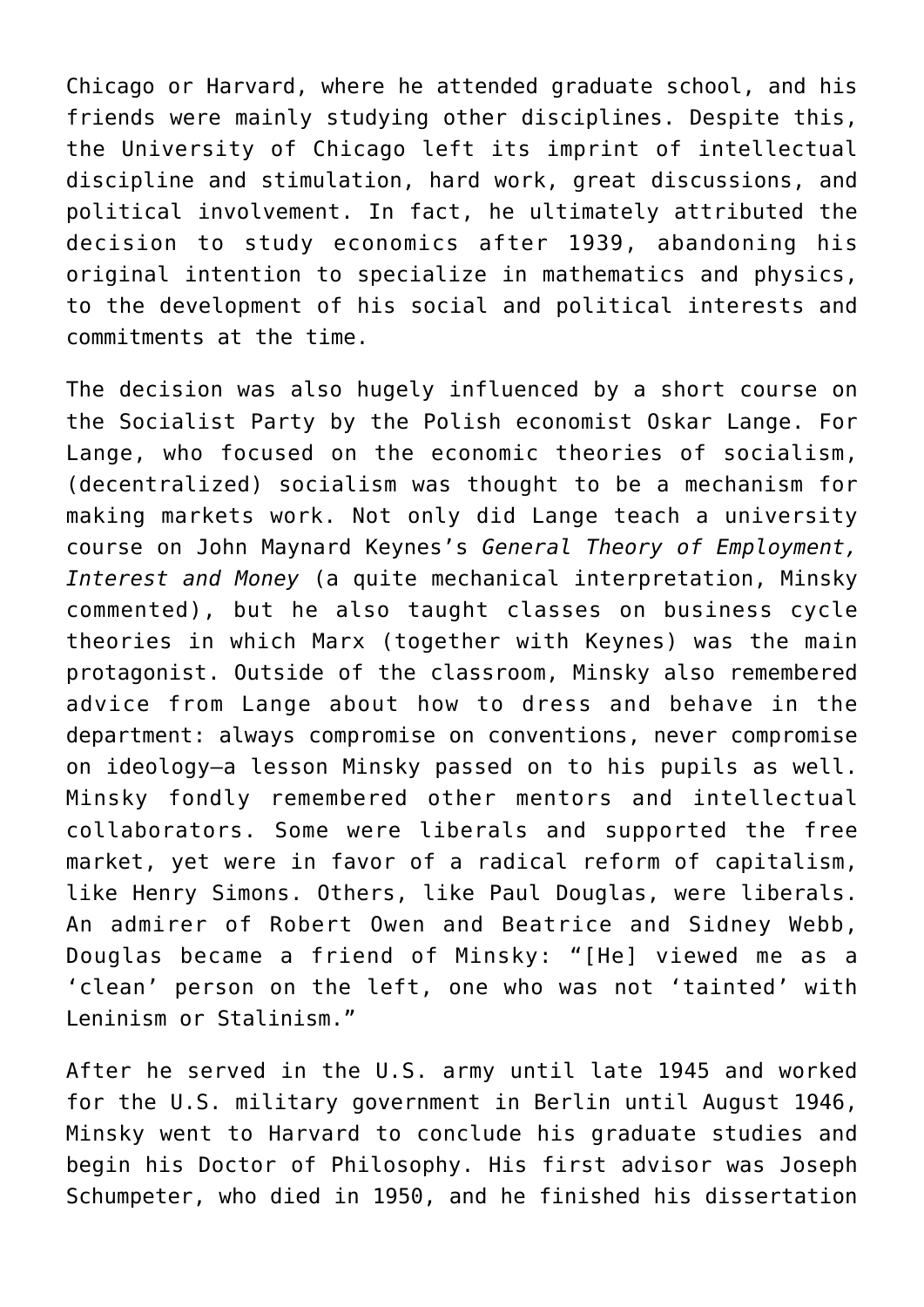under Wassily Leontief. Keynes and Schumpeter (but also, through Schumpeter, Marx) define the theoretical field Minsky explored. He labeled Keynes and Schumpeter as "Marxist economists, who are conservative and pro-capitalist." This hidden Marxian undercurrent knows what economics (of any kind) does not know: that real variables can only be defined ex post in a monetary economy, otherwise they are meaningless for a theory of the capitalist economy. From here, Minsky developed his financial view of investment. In a monetary (capitalist) production economy, any agent (businesses, governments, households) must be defined in terms of cash inflows and outflows. Analysis of the economy is about the interlocking matrix of balance sheets and the temporal dynamics of the stocks and flows of assets and liabilities. Money is the only thing that matters, since it determines everything else and is not neutral.

# **Instability**

In 1975, Minsky published his first book, *John Maynard Keynes*, in which he argued that the instability of investment is the Keynesian determinant of the economic cycle, while, at the same time, investment itself depends in a Schumpeterian fashion on changes and innovations in finance.<sup>[4](https://monthlyreview.org/2020/03/01/hyman-minsky-at-100-was-minsky-a-communist/#en4)</sup> Stability is destabilizing: tranquility turns hedge financial positions into more fragile positions. Speculative ventures are for a long while confirmed by experience, so it is not so much waves of optimism (or pessimism) that give way to panic and crashes. In an economy inspired by the principles of *laissez faire*, with lean governments obsessed with the myth of sound finance, leverage eventually goes up, embodying a bubble of growing private indebtedness. Sooner or later, if anything goes wrong, the interest rate surges and determines a severe depression, like in the Great Crash of the 1930s, what Minsky labeled "*It*." Institutional innovation may build floors and ceilings,

thanks to *big government* (a large government that cushions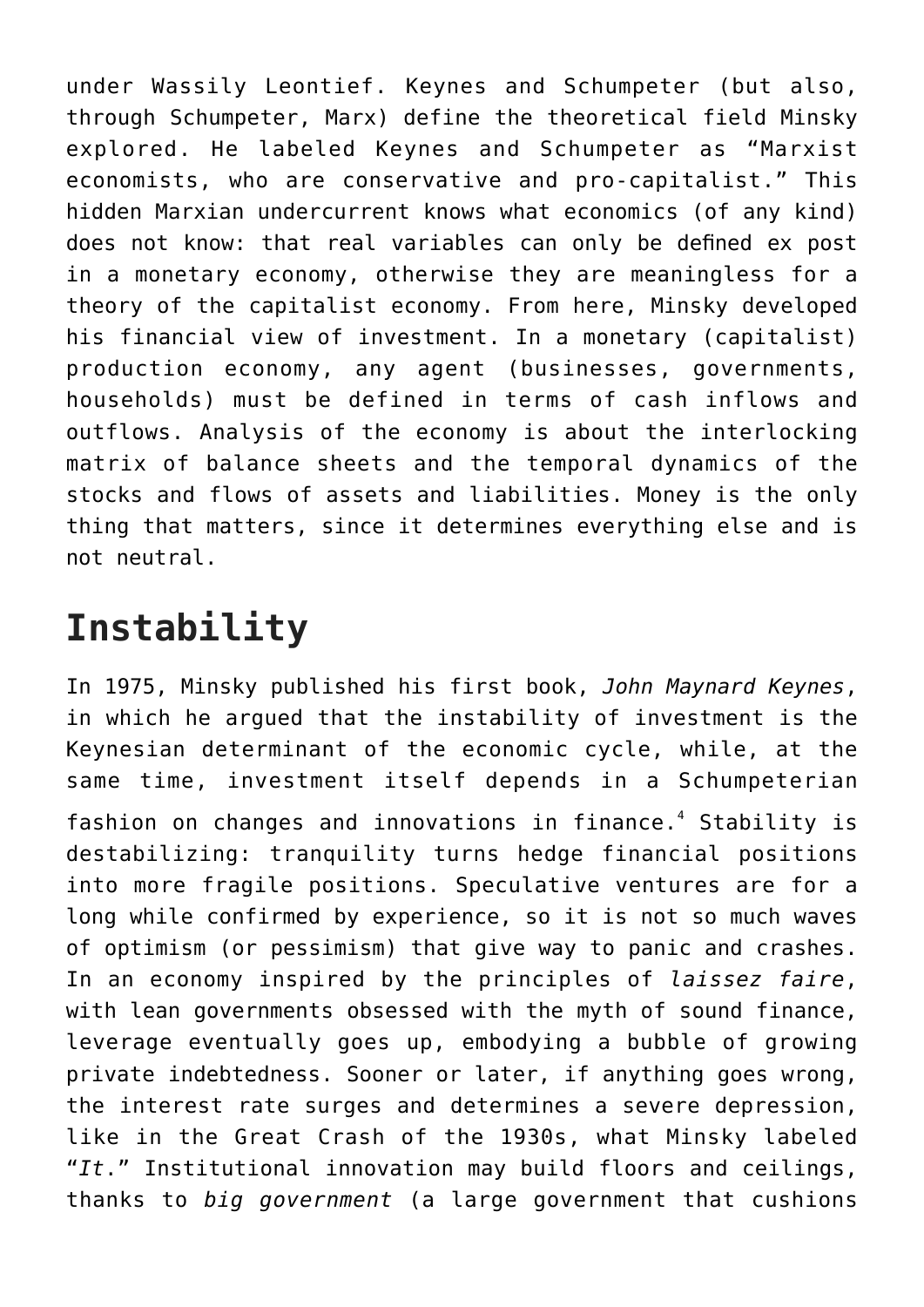firms' cash inflows thanks to a fiscal policy of deficit spending), *big bank* (the central bank acting as a lender of last resorts, thus avoiding a banking collapse and the generalization of failures in exchange), and *big labor* (collective bargaining helping to hold up wages).

The following books elaborated and deepened this vision. In 1982, in *Can "It" Happen Again?*, a collection of articles published after the Monetarist coup, the question was whether a crash like the one of the 1930s would likely reoccur. Contrary to a widespread notion, Minsky's answer was negative. Even though he thought that, in the new neoliberal age, the risk of a new great depression existed, he insisted that governments would ultimately intervene to protect profits, banks, and finance, so that the new form of crisis would be upward instability. The argument was proven right after the 2007–09 crisis, when the risk was however not stagflation but secular stagnation—although I must confess that I share Paul Sweezy's warning in "Why Stagnation?" and am even more worried about the countertendencies that may emerge to avoid stagnation.[5](https://monthlyreview.org/2020/03/01/hyman-minsky-at-100-was-minsky-a-communist/#en5) In 1986, Minsky published his last book, *Stabilizing an Unstable Economy*, in which he countered Ronald Reagan's regressive counterrevolution defending a Keynesian position.[6](https://monthlyreview.org/2020/03/01/hyman-minsky-at-100-was-minsky-a-communist/#en6)

This is of course the Minsky who, after having been mostly ignored during his life (he died in 1996), was rediscovered after the 2007 subprime crisis and the onset of the Great Recession. At the time, his financial Keynesianism—arguing that the problem was not, as the mainstream always argued, public debt, but private debt—seemed prophetic. Although, of course, the financial instability hypothesis has to be reframed to take into account that the debt that matters here is, in the first instance, household debt (and not the debt of nonfinancial businesses) and that the neoliberal economy has been driven by consumer demand (and not by firms' investment demand). In this regard, Sweezy, who Minsky met at Harvard,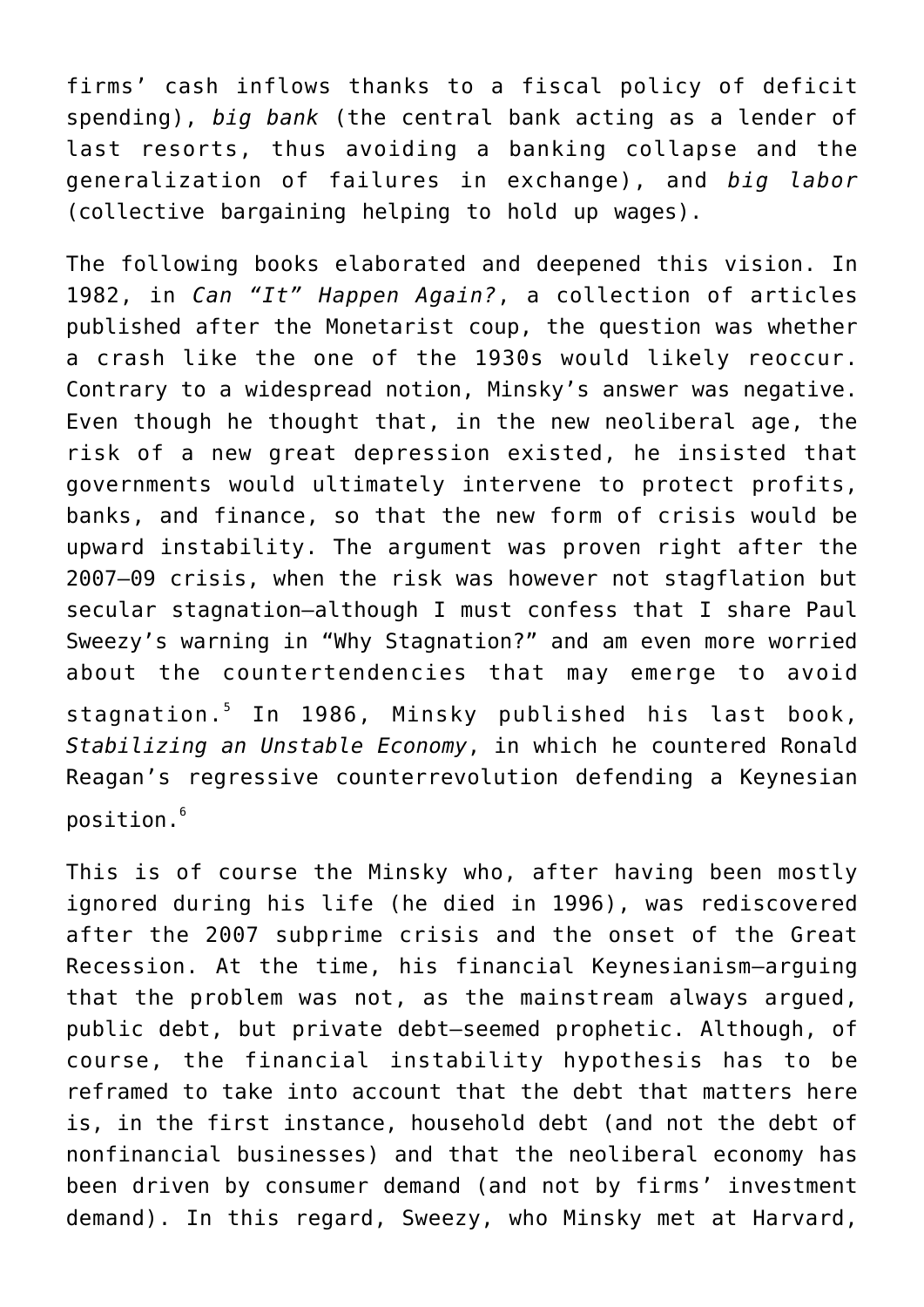was quite timely in spotting, in the pages of *Monthly Review* (working with Harry Magdoff), what was going on already in the late 1970s. In fact, in the 1980s, pupils of Minsky at St. Louis's Washington University like Steve Fazzari (who was on faculty there) and Randy Wray (who was then Fazzari's student) started to consider indebted consumption in financial instability, taking inspiration from Sweezy.

The financial instability hypothesis has been criticized by some post-Keynesian economists and circuitists. The individual firms may desire to increase their leverage to invest in fixed capital, but as soon as the investments are realized, deposits accrue to firms without any rise in actual leverage. But I think that Minsky's financial instability hypothesis, as Marx's view about the fall in the rate of profit, must be read as a *tendential* theory and, paradoxically, the countertendencies may in the end allow for instability.

# **The Stagist View of Capitalism**

There is, however, something else that is at least as interesting as the financial instability hypothesis, if not more. It has to do with three problematics: a stagist view of capitalism, the socialization of investment, and the employer of last resort.

The stagist view of capitalism became more evident in Minsky in the early 1980s, during the 1983 centennial conferences for the centenary of Marx's death and Schumpeter's and Keynes's births.<sup>[7](https://monthlyreview.org/2020/03/01/hyman-minsky-at-100-was-minsky-a-communist/#en7)</sup> For Minsky, Schumpeter and Keynes represented for the twentieth century what Marx represented for the nineteenth: great dissenters analyzing the monetary capitalist production economy. All three had monetary theories of capitalist production with macrofoundations, though Marx offered a monetary theory of credit that must be reconstructed in a way so as to make it coherent with credit theories of money like Schumpeter's and Keynes's. And all three introduced money as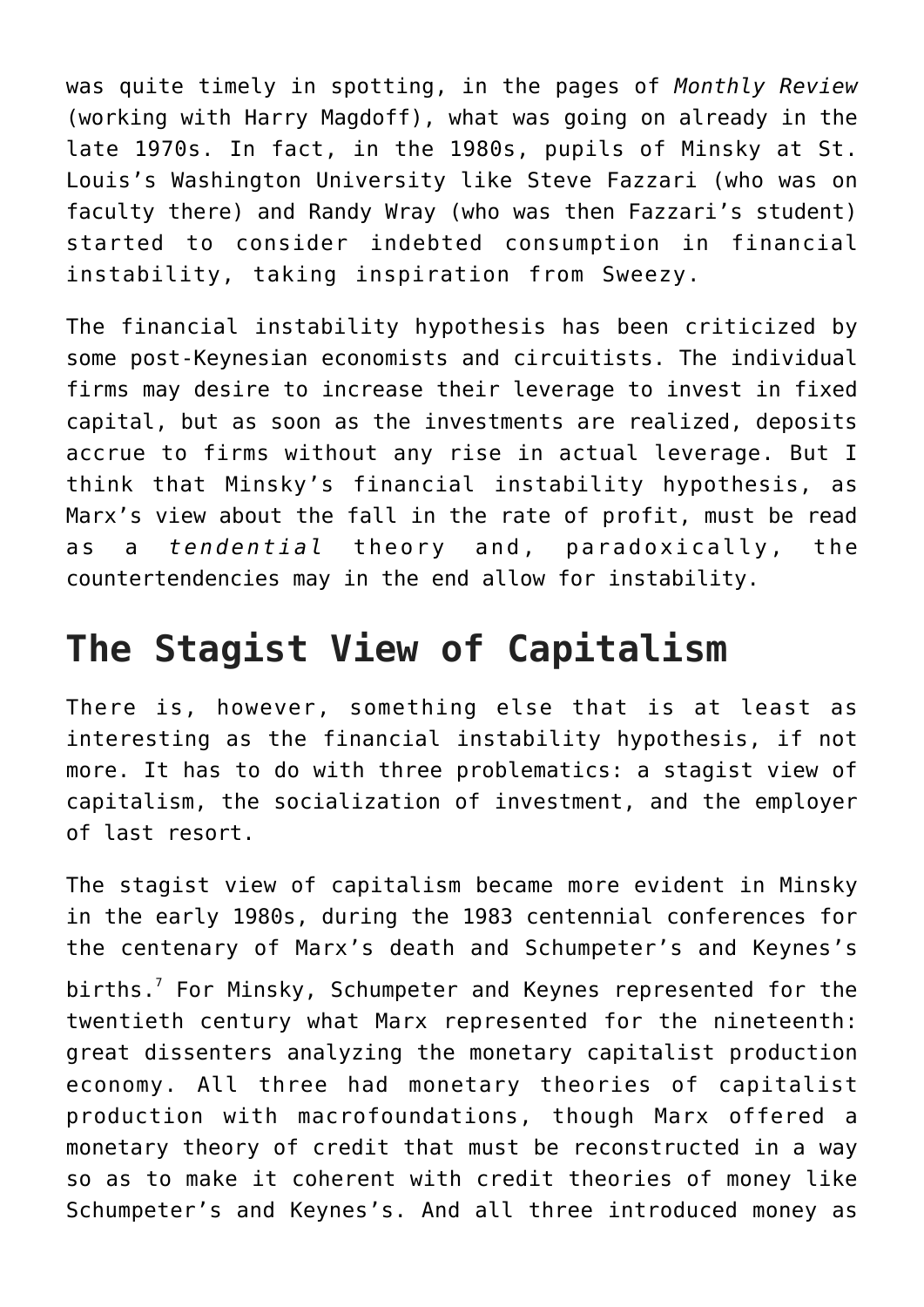the very foundation of their analytic structure (what Schumpeter called a "monetary analysis"), maintained a monetary theory of the rate of interest, and (with some ambiguity in Marx, resolved by Rosa Luxemburg and especially Michał Kalecki) thought finance and investment were independent from saving. With the stress on innovation in finance, this long-term perspective on capitalist development is probably the most important influence of Schumpeter on Minsky.

The Marx-Schumpeter-Minsky vision is that any stage of capitalism is inherently driven to dissolve itself because of its internal contradictions, but also because it, in itself, plants and nurtures seeds of the next stage of capitalism. Minsky delineated five stages: commercial, industrial, financial, managerial, and money manager capitalism.

Commercial capitalism, beginning in the seventeenth century, was the first stage, progressively turning into industrial capitalism (the second stage), which became more and more relevant in the nineteenth century. Merchant and commercial banks financed, traded, or processed goods. Already in commercial capitalism, asymmetrical knowledge (of local bankers about distant bankers and local merchants) was present as a constituent element. In industrial capitalism, firms needed huge amounts of resources and funding, especially for machinery. Long-term investments in heavy infrastructure (railroads, mills, mines) required the involvement of the state or adventurous financing. All this created the market for the services produced by investment banks, which also financed the rise of trusts and cartels. During the nineteenth century, a third stage set in: financial capitalism. Corporations emerged as financial entities while banks combined the investment and commercial departments. In this stage, the financiers were mainly investment bankers and big corporations; large shareholders dominated firm managers. In Europe, and especially in Germany, this era was the background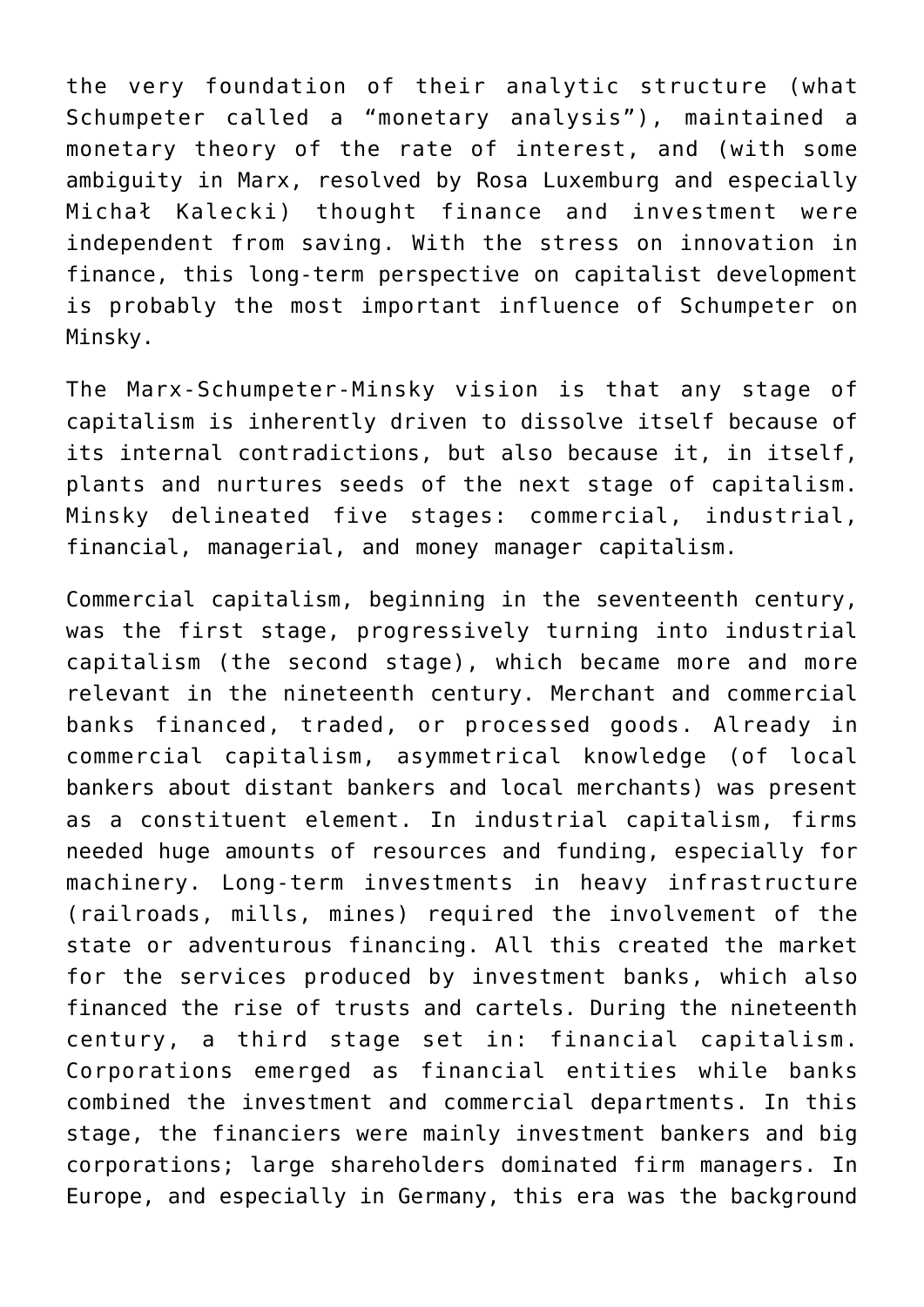for Rudolf Hilferding's *Finanz-Kapital*.

Since production required expensive equipment, strong competition and excess capacity could lead to prices of the output not generating sufficient cash inflows to repay debt commitments. Financial capitalism collapsed in the crash of 1929, followed by the Great Depression. The fourth stage, an outcome of the Second World War, was managerial capitalism. In the world of Marx and Schumpeter, of Knut Wicksell and the Keynes before *The General Theory of Employment, Interest and Money*, profits depended (mainly) on investment financed by commercial and investment banks. But in the world of Kalecki and the Keynes of *The General Theory of Employment, Interest and Money*, government deficits may also add to the surplus. It is the world depicted, respectively, by the old and the new theory of the monetary circuit, stressing finance in production, and in which the role of money as store of value, external finance, and the management of debts should also be included. It is this financial perspective on the Golden Age that Minsky adopts, adding that debt-financed housing expenditures are another means to support profits.

After the Second World War, household and business debts were low; external financing ultimately involved big government. Managerial capitalism could be typified as a high-profit, high-investment, and massive (ex ante) fiscal deficit economy. Thanks to the profits originated by big government deficits and debt-financed housing construction, firms' internal cash flows could finance their investment. Power shifted from large shareholders to corporate managers, and firms rather than bankers became the masters of the economy. However, according to Minsky, capitalism transformed into a rigidly bureaucratic system of government-supported (unproductive) consumption and armaments rather than resource creation.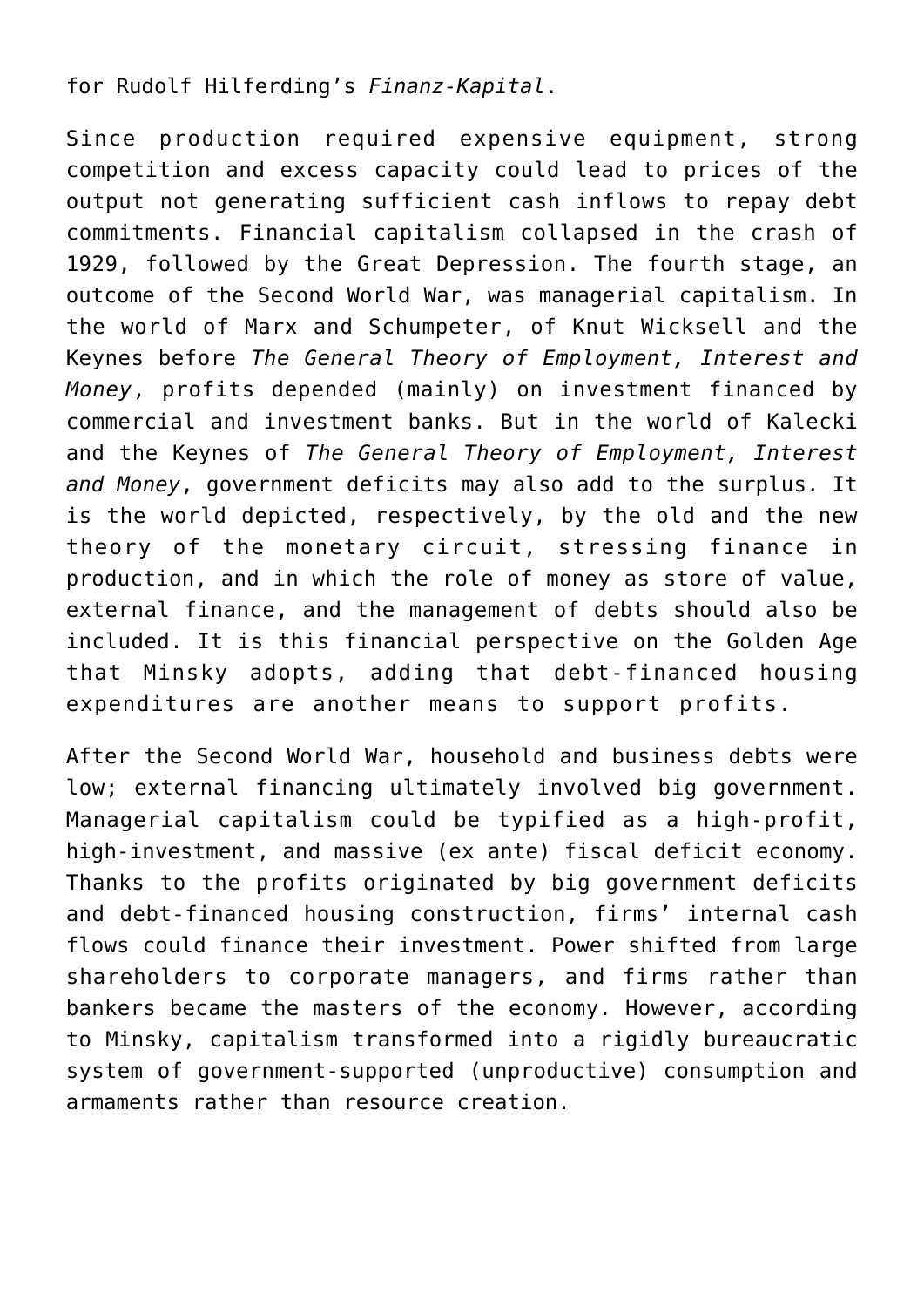# **Money Manager Capitalism**

Since the 1960s, we have increasingly witnessed a capitalism of big corporations, large banks, and financial institutions. New intermediaries like mutual funds and pension funds have entered the equation. Inside managerial capitalism, employers offered pension plans to workers and financial institutions started aggressively to manage retirement funds and other assets of organizations and households. Wealth holdings became embedded in the ownership of the liabilities of managed funds and no longer of individual business. Now, the economic process was dominated by money managers who had as a target the "valorization of capital" (the appreciation of investments of the holders of their liabilities).

Institutional investors grew into the masters of the money manager economy. In the market for financial instruments (speculative and ultraspeculative), position-taking by financial intermediaries was financed by banks within a process of continuous refinancing. Funds bought equity and debt from highly leveraged buyouts of nonfinancial businesses. As always, but more forcefully than ever, innovation in finance was revealed to be a factor eroding stability and leading to fragility. It is these funds' behavior that made business management highly sensitive to stock market evaluations and transformed U.S. capitalism into a predatory social formation. These changes affected corporate governance, favoring the institution of a network productive system, very different from the vertically integrated big factory as well as the usual small-medium firm. The new configuration pushed forward a policy of downsizing and variable costs compression, jeopardizing employment and working conditions, and corresponds to what I call *centralization without concentration*.

There was a ballooning of private debt, not only for financial firms, but also for households. In this world, the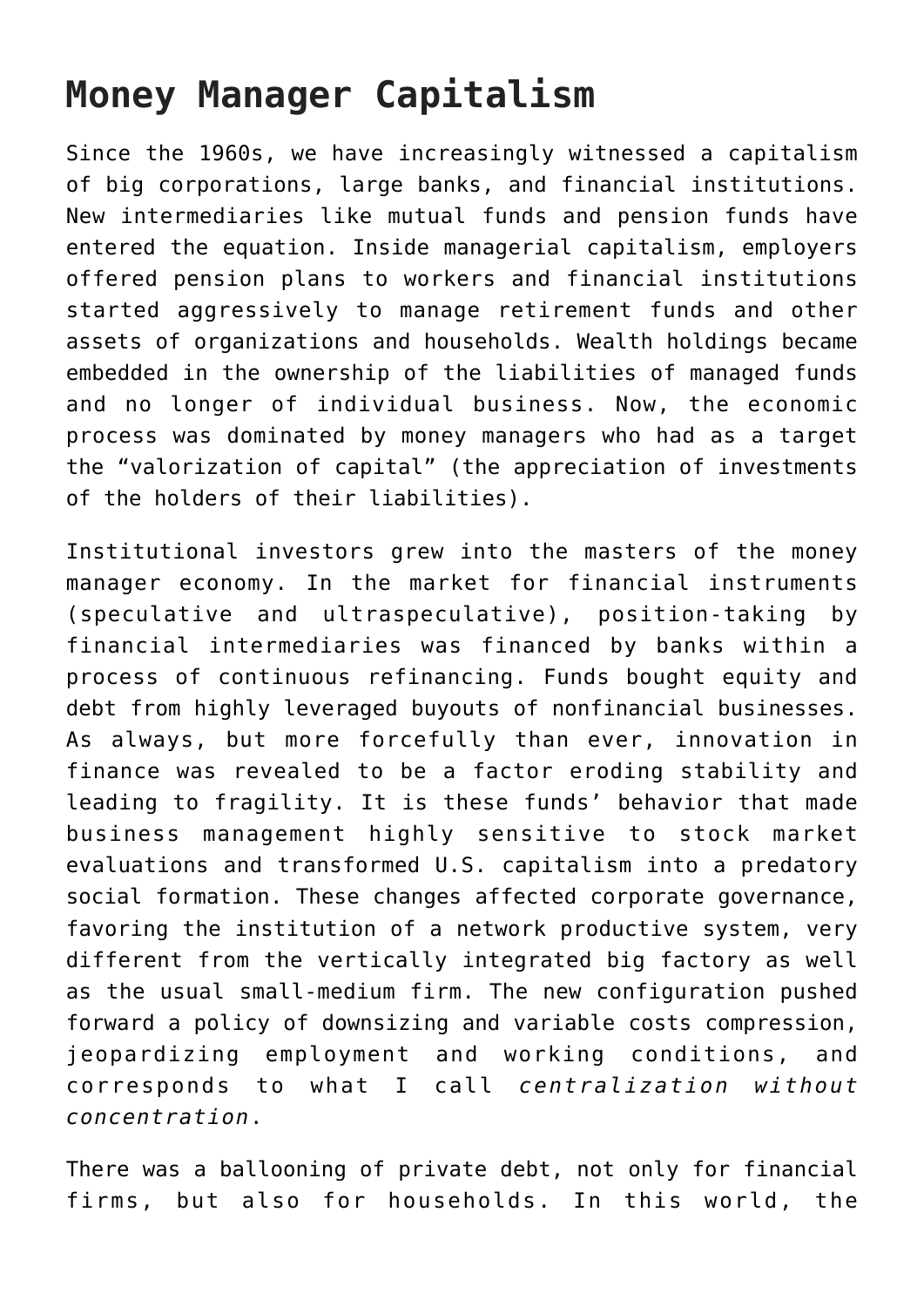traumatization of workers may seem compensated by the escalation of asset prices, leading to what I have called elsewhere the real subsumption of labor to finance and to what Jan Toporowski calls the sedated middle class. Manic savers, enthusiasts about the supposed rise in the value of their past savings, drastically reduce their current saving (the share of income which is not consumed collapses) and become indebted consumers.<sup>[8](https://monthlyreview.org/2020/03/01/hyman-minsky-at-100-was-minsky-a-communist/#en8)</sup> In the meantime, markets were more liquid and the supposed quality of collateral assets was thought to be regularly improving. This led to a perceived ex post increase in the cushions of safety. If it is true that the desired increase in the nonfinancial business leverage ratio predicted by the canonical Minsky model was frustrated, an increasing leverage had to materialize elsewhere. It is not strange that the increasing indebtedness emerged mostly from financial businesses and households rather than from the physical investment of nonfinancial firms.

Though this may partially be in contrast to Minsky's model, it is consistent with his description of money manager capitalism.<sup>[9](https://monthlyreview.org/2020/03/01/hyman-minsky-at-100-was-minsky-a-communist/#en9)</sup> The Great Moderation's semblance of stability-and, paradoxically, a stability reproduced through ever growing imbalances—nurtured fragility and turbulence, making again this capitalist formation unsustainable. And, indeed, it collapsed.

# **The Socialization of Investment**

In a stagist view like Minsky's, it is of course unlikely to imagine that the way out can be reduced to a supposed return to the so-called Golden Age of Keynesianism with some push to effective demand, a cap to the earnings of managers, or the monitoring of financial asset prices. The point to consider is more radical and, to understand it, we have to go back to the last two chapters of *John Maynard Keynes* to read Minsky's sustained critique of the socialization of investment as put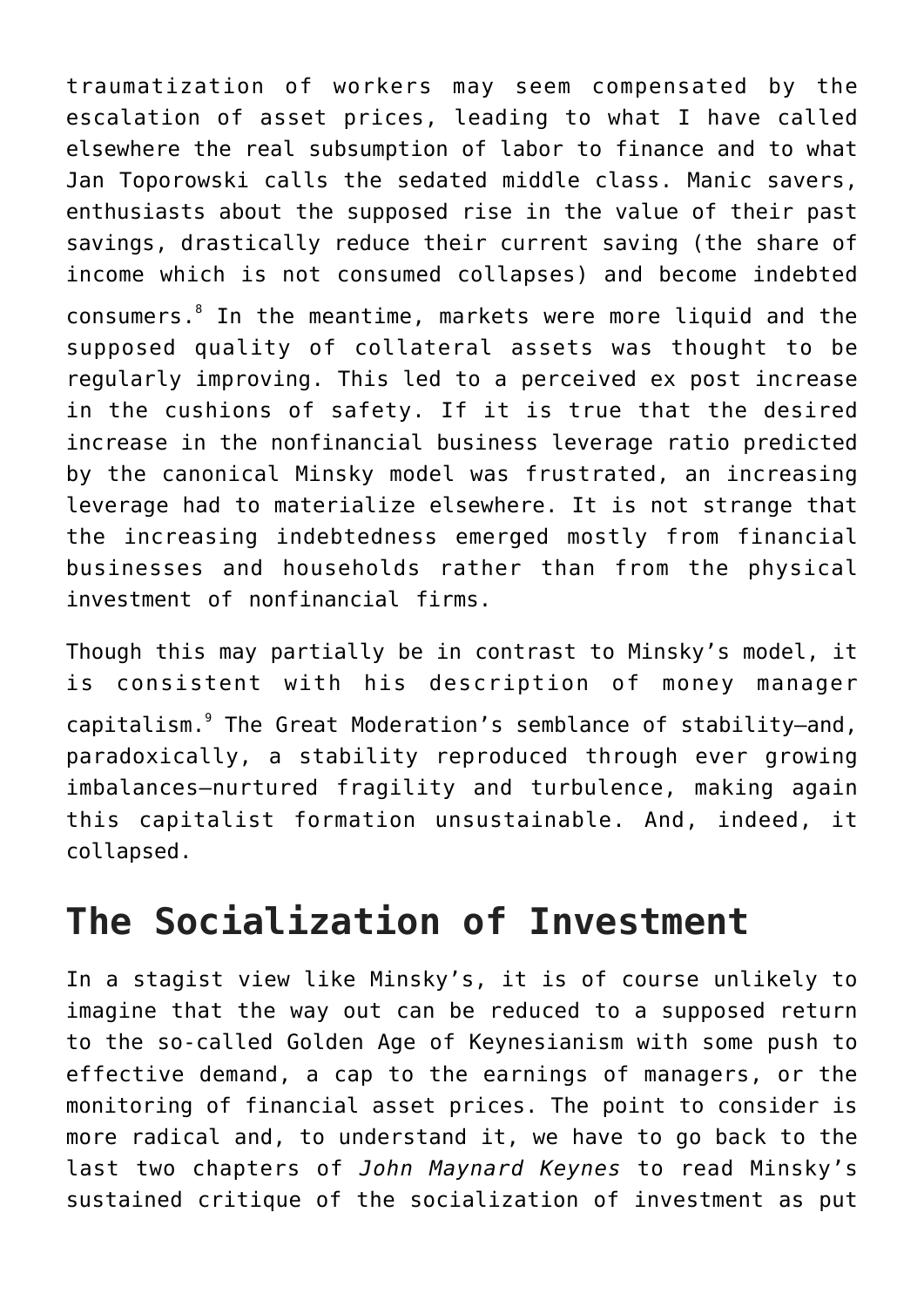forward in *The General Theory of Employment, Interest and Money*.

According to Minsky, Keynes in the 1920s was a man of the left flirting with decentralized socialism, but in the 1930s his aim became helping capitalism reach full employment. Keynes himself presented *The General Theory of Employment, Interest and Money* as moderately conservative in its implications. Yes, it is imperative to establish certain central controls, the state must have a guiding influence on consumption through taxation and the rate of interest. And, yes, it is unlikely that monetary policy would be able to fix a rate of interest such as to determine an optimum rate of investment. That is why Keynes thought that a somewhat comprehensive socialization of investment was essential to secure full employment. But, after warning that all manner of compromises to cooperate with private initiative must not be excluded and that the socialization of investment must be introduced gradually without a break in the general traditions of society, the Cambridge economist insisted that there was no reason to suppose that the existing system seriously misemployed the factors of production in use. It is in determining the volume, not the direction, of actual employment that capitalism fails.

Minsky was crystal clear that he detected an inconsistency between asserting the necessity to socialize investment as a means to achieve full employment and the proposition that the market does an acceptable job of allocating resources. This critique of Keynes extended into a much harsher criticism of Keynesianism that we read in these chapters. Big government plus big bank are successful in achieving full employment, but with a conservative connotation, through a combination of induced private investment and artificial stimulation of (private) consumption. Keynes's readiness to compromise with private initiative, together with his acceptance of the neoclassical view that the market does a good job on a micro allocative level, aborted the socialization of investments.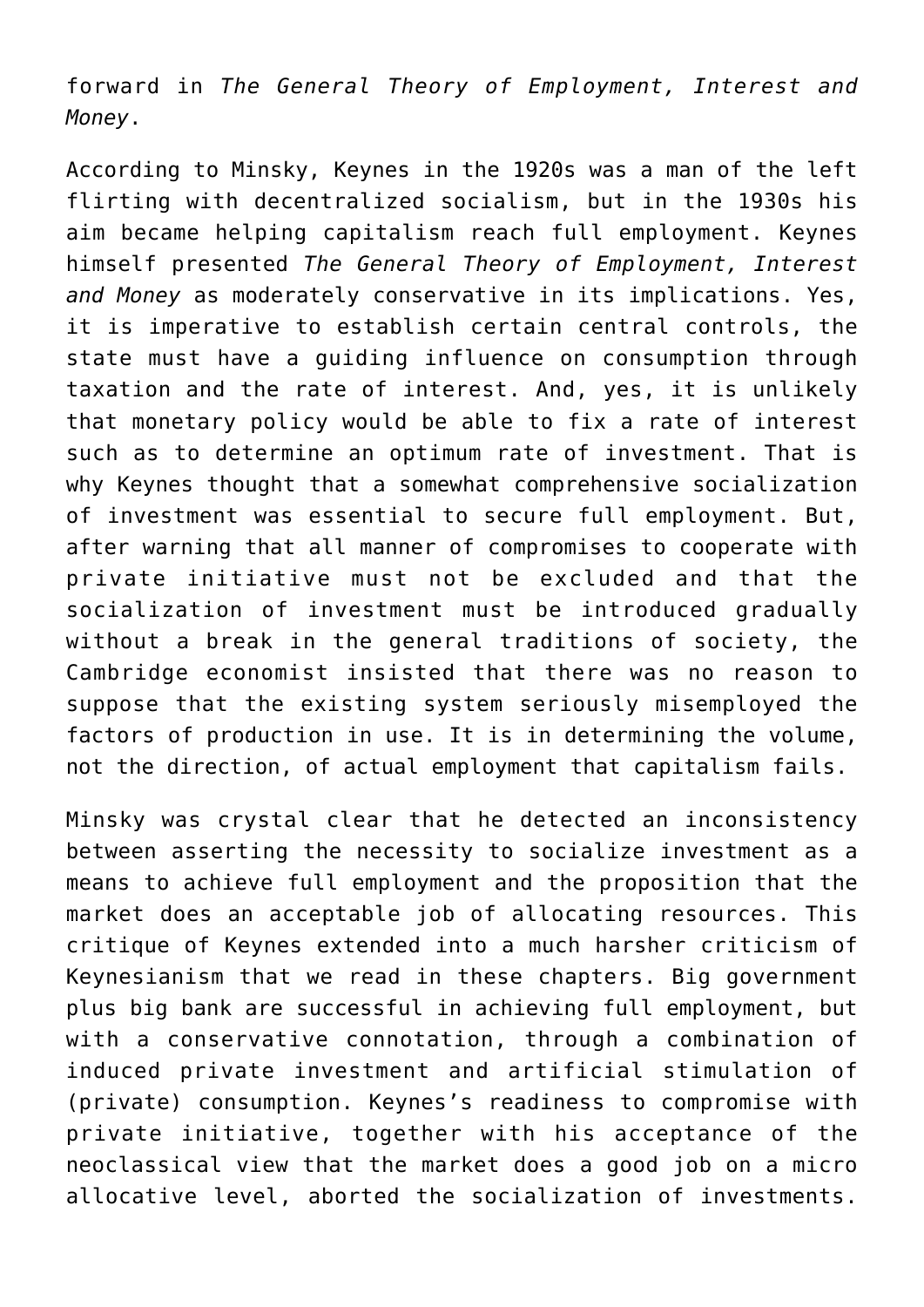Governments have sustained full employment with expenditures that were claims on productive capacity and with a welfare policy that consisted mainly in money transfers.

Rather than the euthanasia of the rentier, the outcome was a high-profit and high-investment economy. The rise of capital's quasi rents, that is, of rentier and entrepreneurial income, was another factor favoring speculation. Minsky's Keynesian economy assumed traits not unlike those presented in Paul Baran and Sweezy's *Monopoly Capital*: waste, military expenditure, and the degradation of the biological and social environment. Sweezy's review on the revolutionary nature of *The General Theory of Employment, Interest and Money* is quoted favorably by Minsky in his 1975 book: there were the seeds of a deep intellectual revolution in economics and in economists' view of society, but those seeds never germinated and Keynes was turned into an apostle of conservatism. The embryonic scientific revolution was abandoned and must be rescued. It supported an institutional setting with giant firms and giant financial institutions heading to stagnation and inefficiency.

The dependence of the economy on high profits, high investments, and military spending should be broken. We are forced back, he wrote, to the basic question of "for whom" should the game be fixed and "what kind" of output should be produced. The envisaged alternative—a high consumption and egalitarian regime, as he labels it—required the "socialization of the towering heights" and "communal consumption." The aim was not to solicit a higher propensity for private consumption through artificial stimulation via advertising. Public investment and public consumption had to become the core of a new economic model, where not only speculation in liability structures was constrained, but also leading sectors were socialized, communal consumption satisfied private needs, and taxation alleviated inequality.

This is clearly a model explicitly framed against the really existing Keynesianism dominant in the so-called Golden Age,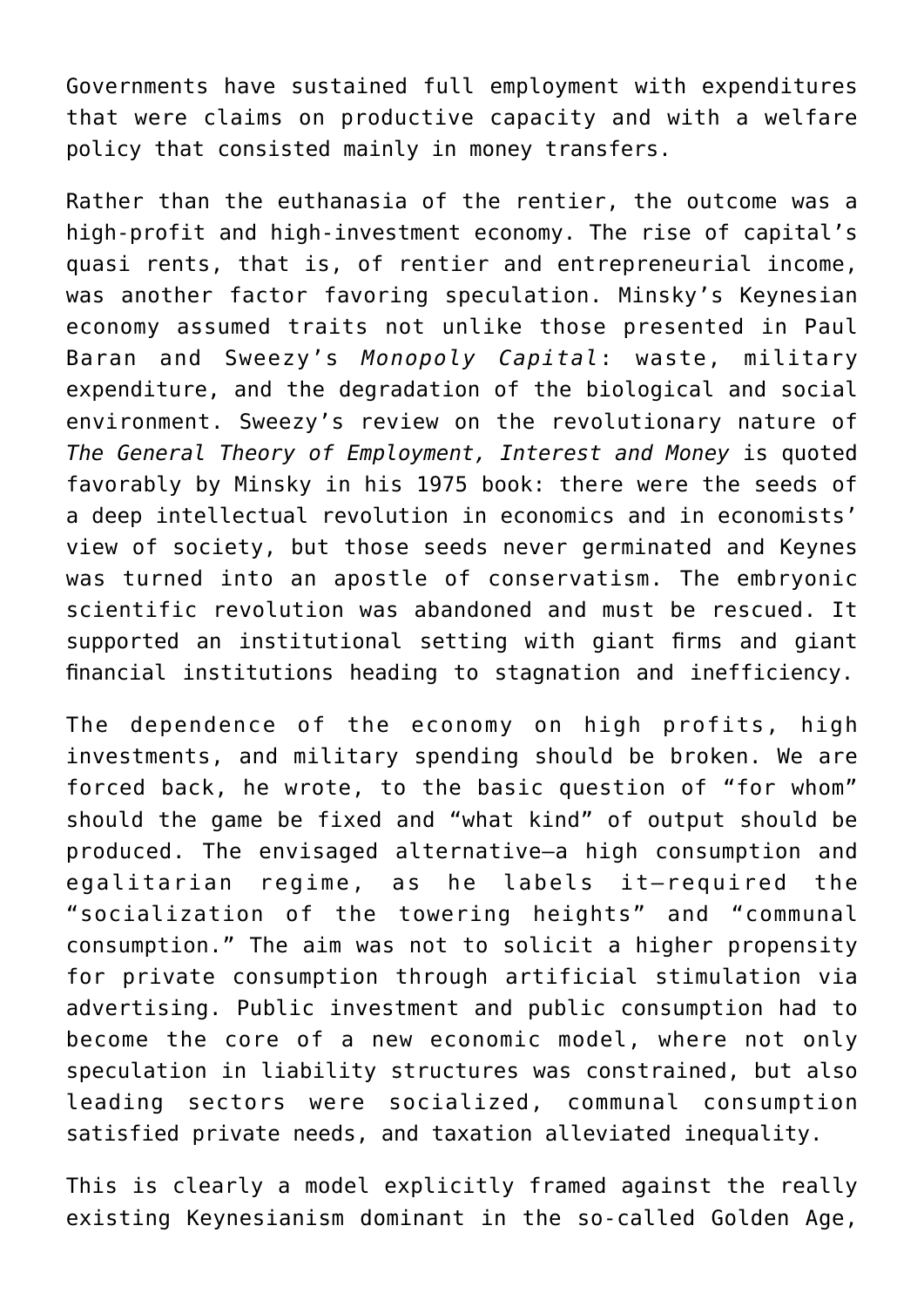marked by perpetual waste, want, minimal net increment to useful capital, perennial war preparations, and consumption fads. Minsky thought that Keynesianism was a policy leading everybody—"the affluent, the poor, and those in between"—not only to a fruitless inflationary treadmill, but also to a deterioration in the biological and social environment.

The critique of Keynes did not go unnoticed by Magdoff and Sweezy, who in 1977, in "Keynesianism: Illusions and Delusions," observed that Keynes's grand vision of a different kind of capitalism was twisted and contorted by bourgeois economists to suit the interests of the capitalist class. They wrote that, despite his disregard of some long-term factors and conditions accounting for prosperity, and afterward the reappearance of the stagnation tendency, what was of real interest in Minsky's book on Keynes, focusing on capitalist finance within a cyclical and speculative context, was that he introduced a new and more realistic analysis. According to them, Minsky goes a long way in exposing how illusory the faith in a scientific control and regulation of capitalism was and showing that Keynesians cannot solve financial instability and the contradictions of the system.<sup>[10](https://monthlyreview.org/2020/03/01/hyman-minsky-at-100-was-minsky-a-communist/#en10)</sup>

#### **The New Deal**

For Minsky, to go back to the basic questions of for whom the game should be fixed and what kind of output should be produced meant going back to the 1930s: to the fundamental debate on the relative merits of capitalism and socialism, raising for him a kind of personal *Bildungsroman* (of educational development). Though Minsky did not endorse what he called thoroughgoing socialism, he saw Keynes's theory and policy as compatible with some kind of socialism. After all, the objective was to achieve the goals of socialists, without the statism and homogeneity that Keynes attributed to socialists. So much so that—Minsky argues—Keynes himself can be perhaps taken as a guide to a practical socialist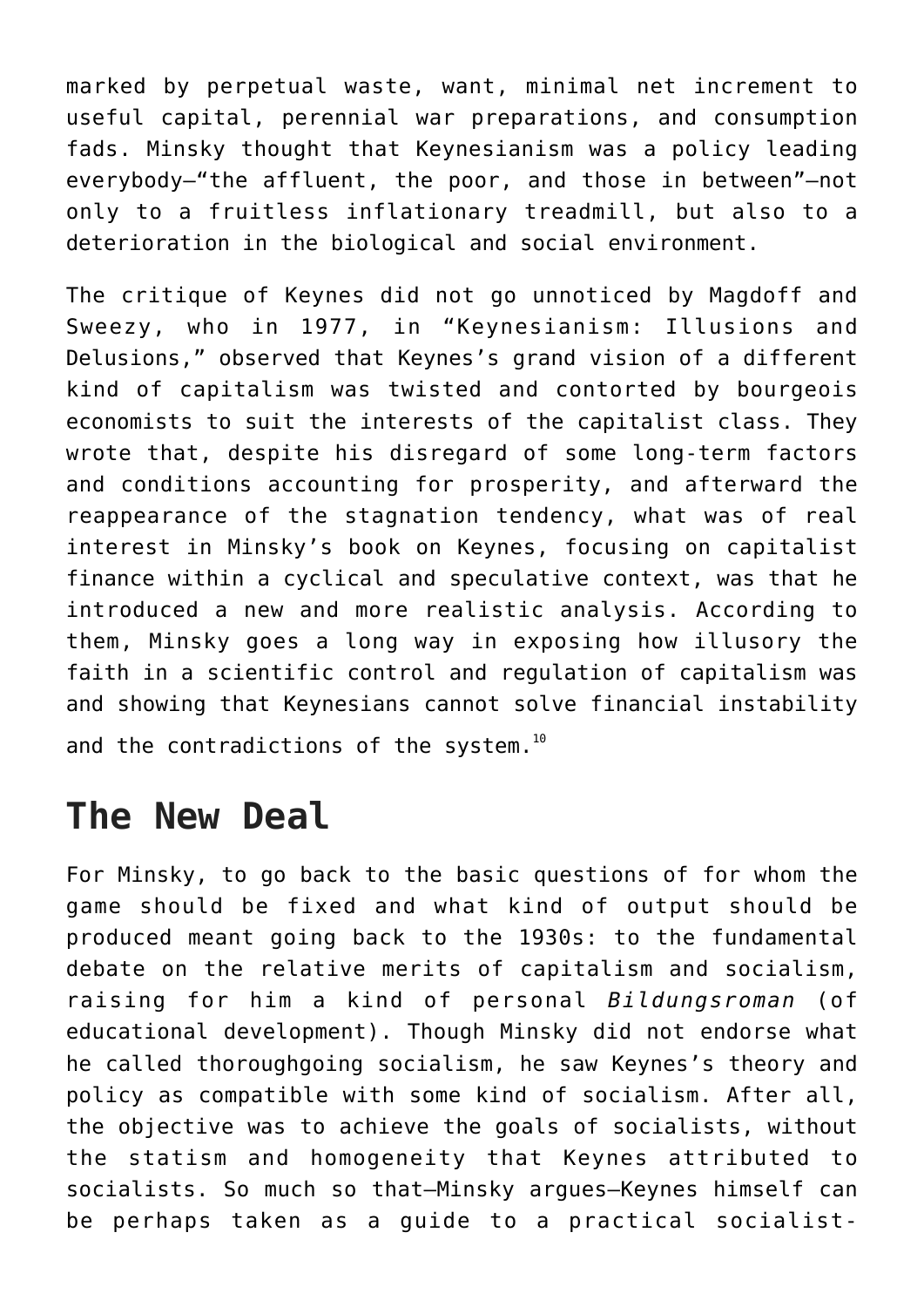interventionist capitalism.

Minsky's own political project was to try to reconnect his own reading of Keynes with the New Deal, in an innovative new combination. This is what is spelled out in an important paper he presented at a 1981 conference in Turin and that was published in *Telos* that same year under the title "The Breakdown of the  $1960s$  Policy Synthesis."<sup>11</sup> The article prolongs the argument of the last two chapters of *John Maynard Keynes*.

Minsky well knew that the historical New Deal was in partial discontinuity with Keynes. For the New Deal, the problems with the capitalism that collapsed in 1929 were downside price flexibility, imperfections, and fraud in the financial system. The New Deal reformed finance, increased resource utilization, erected a social safety net for personal income, acted as direct employer, and installed barriers against price deflation. But Franklin Roosevelt was not Keynesian, nor was Keynes a Rooseveltian. During the New Deal, work relief was preferred to transfer payments, the latter being of secondary importance. And Minsky agreed: his opinion was that the welfare state as we know it had been good for capitalists (a socialism for the rich), but not so good for the recipients. Roosevelt imputed mass unemployment (only) to institutional rigidities rather than to insufficient effective demand leading to involuntary unemployment equilibrium. For Roosevelt, reform rather than recovery was center stage, while Keynes pressed the president to reverse the priorities. That is why, in fact, the true exit from the Great Crash only actually came with the Second World War.

If the New Deal missed the essential Keynesian dimension of effective demand failures and investment's financial determinants, it held on to another essential dimension that needs to be preserved: the emphasis on structural reforms. It is only by putting this latter dimension back into Keynes's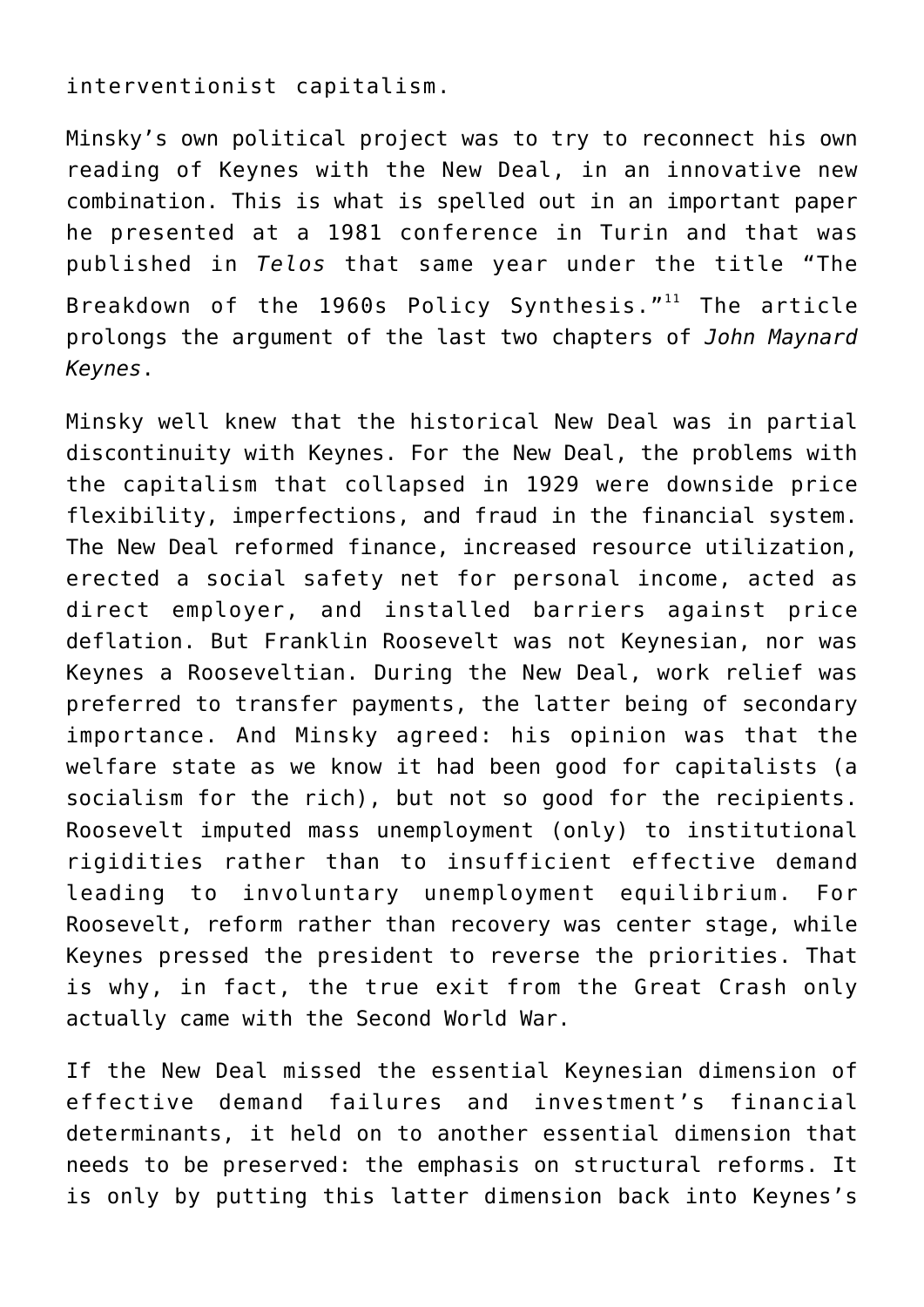vision that his socialization of accumulation may not be lost. The state should manage markets and create institutions so that all receive income from work. Minsky insists that, to reach a full employment configuration, which is less liable to instability and is capable of truly ending poverty, what are needed are innovative production and employment schemes that exist outside the market and the private enterprise setting. He even goes as far as writing that control over the "finance committee" of giant corporations is the path to a decentralized socialism, or alternatively to a guided interventionist capitalism, and concludes that the label is of no importance.

For this Minsky, expenditure must be targeted, consumption must be communal, full employment must be tight (that is, in the economy as a whole, employers would prefer to hire more workers than they do), and policy must control not only the level but also the composition of output. In his new synthesis, the socialization of investment goes hand in hand with a socialization of employment. The New Deal inspiration is clear in Minsky's (published and unpublished) contributions collected in *Ending Poverty: Jobs, Not Welfare*, in which the policy of the state as employer of last resort is put forward. $12$ 

My personal view is that the same radicalization of Keynes by Minsky should itself be radicalized. It is quite clear that, in Minsky's vision, there can be no desire to go back to Keynesianism, but the evolution of capitalism has shown the need for a socialization in the use of productive capacity. What matters is a command over the utilization of resources. In this respect, Minsky's goal seems very similar to Marx's socialist production and distribution of "immediately social" use values. After all, Minsky himself wrote in "Beginnings": "The important thing is not whether property is private and incomes are derived from owning property, what is important is for society to be democratic and humane."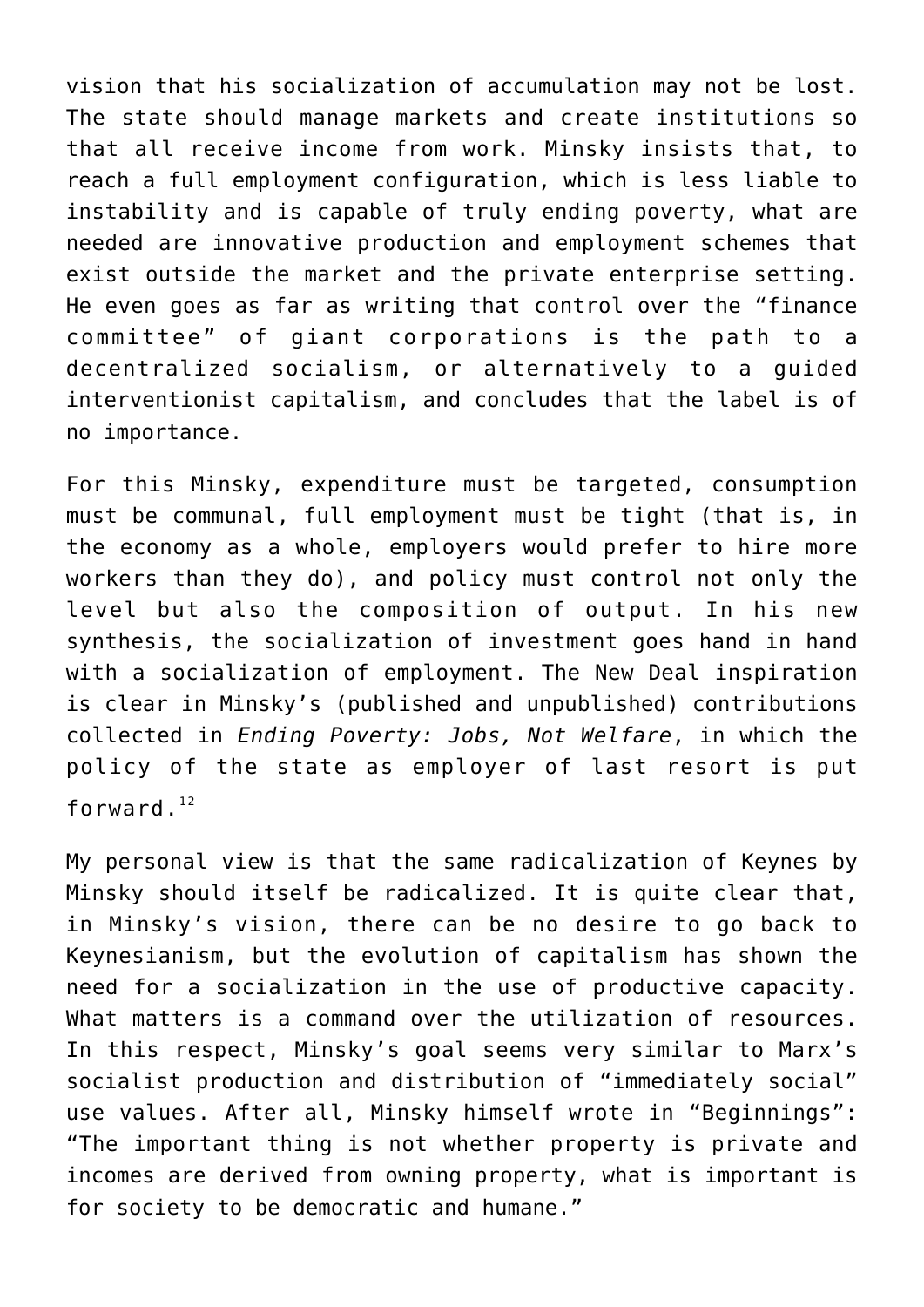# **Conclusion**

Was Minsky a communist? Definitely not. Was Minsky a socialist? Definitely yes. His daughter Diana remembers that, "in eighth grade, the Social Studies teacher, Mr. Snodgrass, was engaging the students in conversation about political parties and dialogue in the United States, so we were all asked to bring home a list of questions. One was our family's political allegiance, not answering was an option—plus Democratic or Republican or Independent. Daddy had me write in

'Radicals.'"[13](https://monthlyreview.org/2020/03/01/hyman-minsky-at-100-was-minsky-a-communist/#en13) Though he did not specify *socialist* on that occasion, he always portrayed himself in this way. For somebody like me, whose *Bildungsroman* was Luxemburg and her libertarian and democratic socialism, which included founding a communist party and criticizing V. I. Lenin, the distinction does not have the same import that it did for Minsky. But it is more interesting to look positively at his views going beyond not only Keynesianism but also Keynes.

The University of Chicago where Minsky was introduced to economics, though not yet the University of Chicago of Milton Friedman and Robert Lucas, was certainly not full of radicals. I had the chance to be the Head of the Department of Economics at my university, the University of Bergamo, exactly when the department took the name Hyman P. Minsky. Minsky was a mentor and friend to some of us, as he decided to live in our city part of the year beginning in the late 1970s, with his wife Esther, his son Alan, and his daughter Diana. The homage to Minsky disappeared in the 2010s when a new department was created. What is more important is that Minsky's tradition, as well as the other heretic political-economy traditions, was increasingly deserted by economists, except, Minsky would have probably said, by the usual suspects. The homage may well reappear in the future, but the substance of the research and teaching is going elsewhere, gravitating toward the mainstream with some imperfections. I am convinced that this is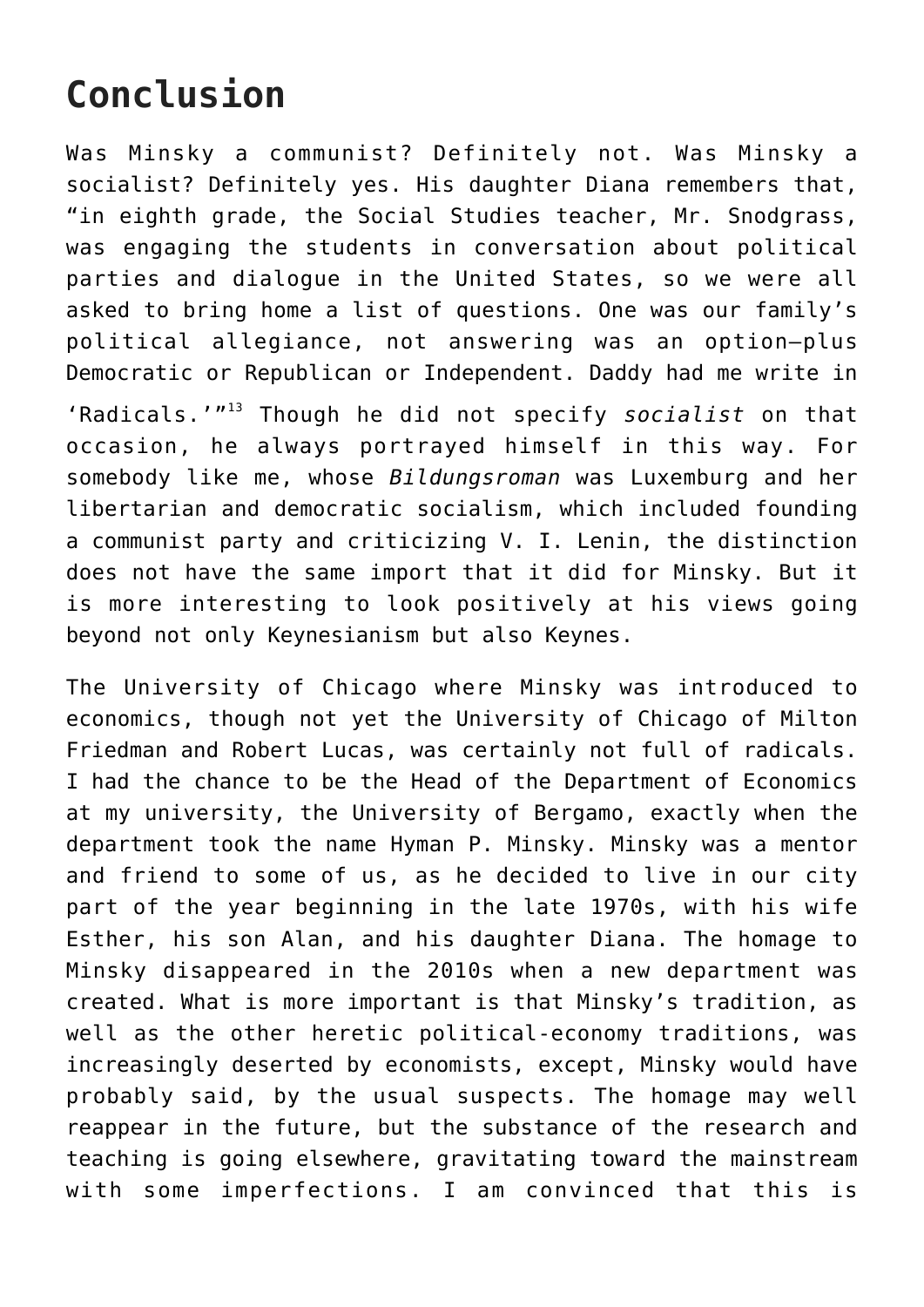unfortunately true almost everywhere in Italy. In this light, Minsky's remembrance of his university is especially important:

*Economics was quite properly part of a social science sequence. As I think about introducing students to economics, the Chicago program, where economics was first introduced to the students as part of the study of society, where economic history, political science, sociology, anthropology and economics were part of an integrated sequence aimed at understanding modern society, is vastly superior to the usual practice of teaching economics in isolation as a specialized course. If I had my way, the standard American course in economics would be eliminated and economics would be introduced in the context of social sciences and history. The current American way of teaching economics leads to American economists who are well trained but poorly educated.[14](https://monthlyreview.org/2020/03/01/hyman-minsky-at-100-was-minsky-a-communist/#en14)*

The quotation shows us what lies behind the formation of an economist like Minsky. But it also points, at least for those of us who hope heresy in economics has a future, to the current battlefield: the interdisciplinary teaching of plural economic theories and an approach to political economy as part of the social sciences, from the undergraduate level up.

#### **Notes**

1. [↩](https://monthlyreview.org/2020/03/01/hyman-minsky-at-100-was-minsky-a-communist/#en1backlink) Alessandro Dafano, "[Re-Founding a Think Tank: The](https://doi.org/10.3280/SPE2017-002003) [Research Department of the Italian Industrial](https://doi.org/10.3280/SPE2017-002003) [Association and Its Findings \(1976–1980\),](https://doi.org/10.3280/SPE2017-002003)" History of Economic Thought and Policy 2 (2017): 53; Paolo Savona, "Guido Carli in Confindustria: Maestro di Pensiero e Statista," in Guido Carli Presidente di Confindustria (1976–1980) (Turin: Bollati Boringhieri, 2008), xxxiii; Jan Kregel, ed., Recollections of Eminent Economists (London: Palgrave Macmillan, 1988), 169–79.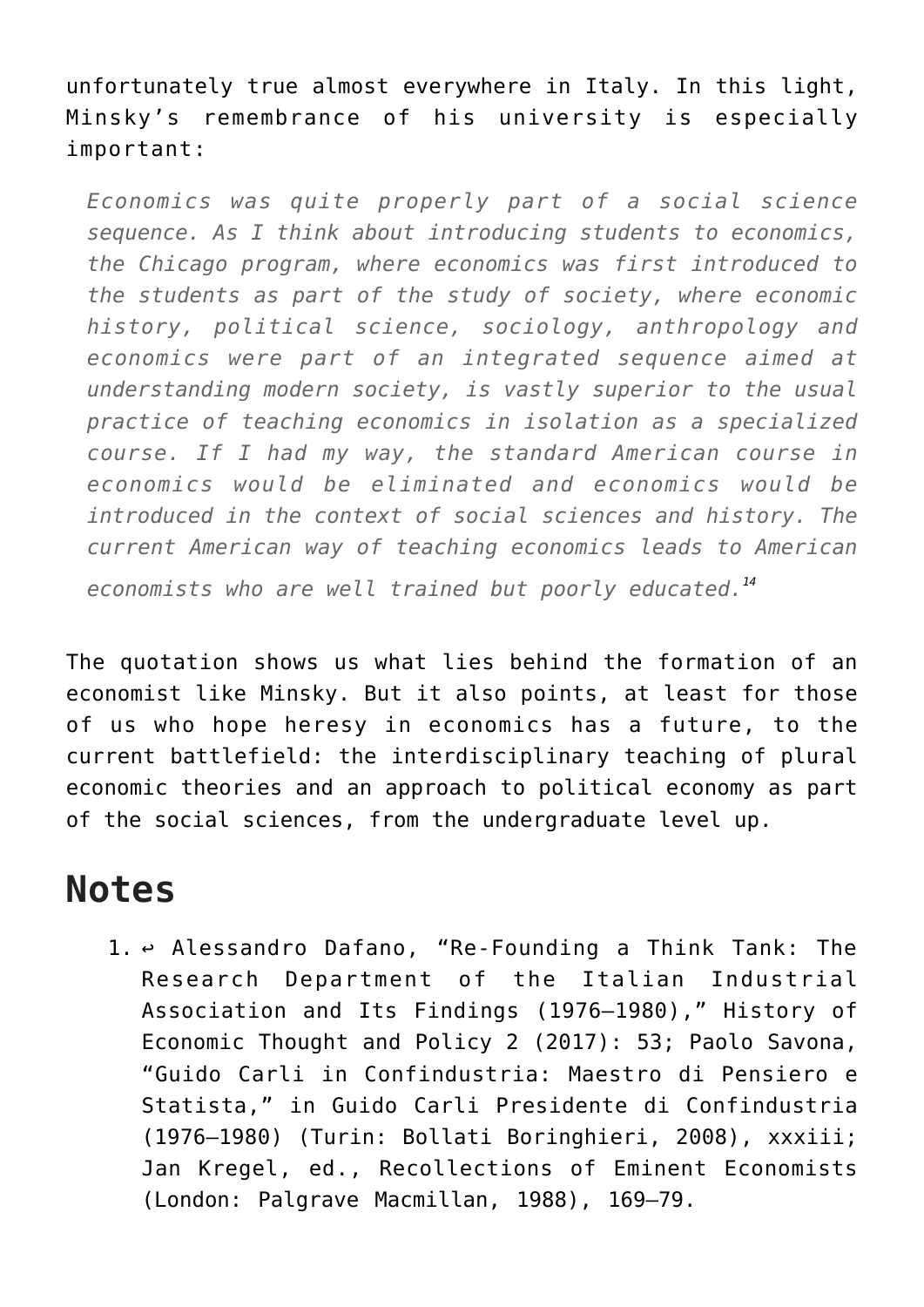- 2. [↩](https://monthlyreview.org/2020/03/01/hyman-minsky-at-100-was-minsky-a-communist/#en2backlink) Hyman P. Minsky, "Beginnings," BNL Quarterly Review 38, no. 154 (1985): 211–21.
- 3. [↩](https://monthlyreview.org/2020/03/01/hyman-minsky-at-100-was-minsky-a-communist/#en3backlink) Philip Arestis and Malcolm Sawyer, eds., Biographical Dictionary of Dissenting Economists, s.v. "Hyman P. Minsky" (Northampton: Edward Elgar, 1992).
- 4. [↩](https://monthlyreview.org/2020/03/01/hyman-minsky-at-100-was-minsky-a-communist/#en4backlink) Hyman P. Minsky, John Maynard Keynes (New York: Columbia University Press, 1975).
- 5. [↩](https://monthlyreview.org/2020/03/01/hyman-minsky-at-100-was-minsky-a-communist/#en5backlink) Paul M. Sweezy, ["Why Stagnation?,](https://doi.org/10.14452/MR-034-02-1982-06_1)" Monthly Review 34, no. 2 (June 1982).
- 6. [↩](https://monthlyreview.org/2020/03/01/hyman-minsky-at-100-was-minsky-a-communist/#en6backlink) Hyman P. Minsky, Can "It" Happen Again? (Armonk, NY: M. E. Sharpe, 1982); Hyman P. Minsky, Stabilizing an Unstable Economy (New Haven: Yale University Press, 1986).
- $7. \leftrightarrow$  See, by way of comparison, Hyman P. Minsky, ["Schumpeter and Keynes: Dissimilar Twin Revolutionists](http://digitalcommons.bard.edu/hm_archive/322)," Hyman P. Minsky Archive. Paper 322, 1982; Hyman P. Minsky, "Money and Crisis in Schumpeter and Keynes," in The Economic Law of Motion of Modern Society: A Marx-Keynes-Schumpeter Centennial, ed. Hans-Jürgen Wagener and J. W. Drukker (Cambridge: Cambridge University Press, 1986), 112–22; Hyman P. Minsky, "Schumpeter and Keynes: Finance and Evolution," in Evolving Technology and Market Structure: Studies in Schumpeterian Economics, ed. Arnold Heertje and Mark Perlman (Ann Arbor: University of Michigan Press, 1990), 51–74; Hyman P. Minsky, "Schumpeter and Finance," in Market and Institutions in Economic Development: Essays in Honor of Paolo Sylos Labini, ed. Salvatore Biasco, Alessandro Roncaglia, and Michele Salvati (London: Macmillan, 1993).
- $8. \leftrightarrow$  Saving (singular) here follows a convention inaugurated by Jan Toporowski. Savings refers to the saving invested in the past, such as in securities, while saving refers to the nonconsumption in this period.
- 9. [↩](https://monthlyreview.org/2020/03/01/hyman-minsky-at-100-was-minsky-a-communist/#en9backlink) Hyman P. Minsky, "Uncertainty and the Institutional Structure of Capitalist Economies," Journal of Economic